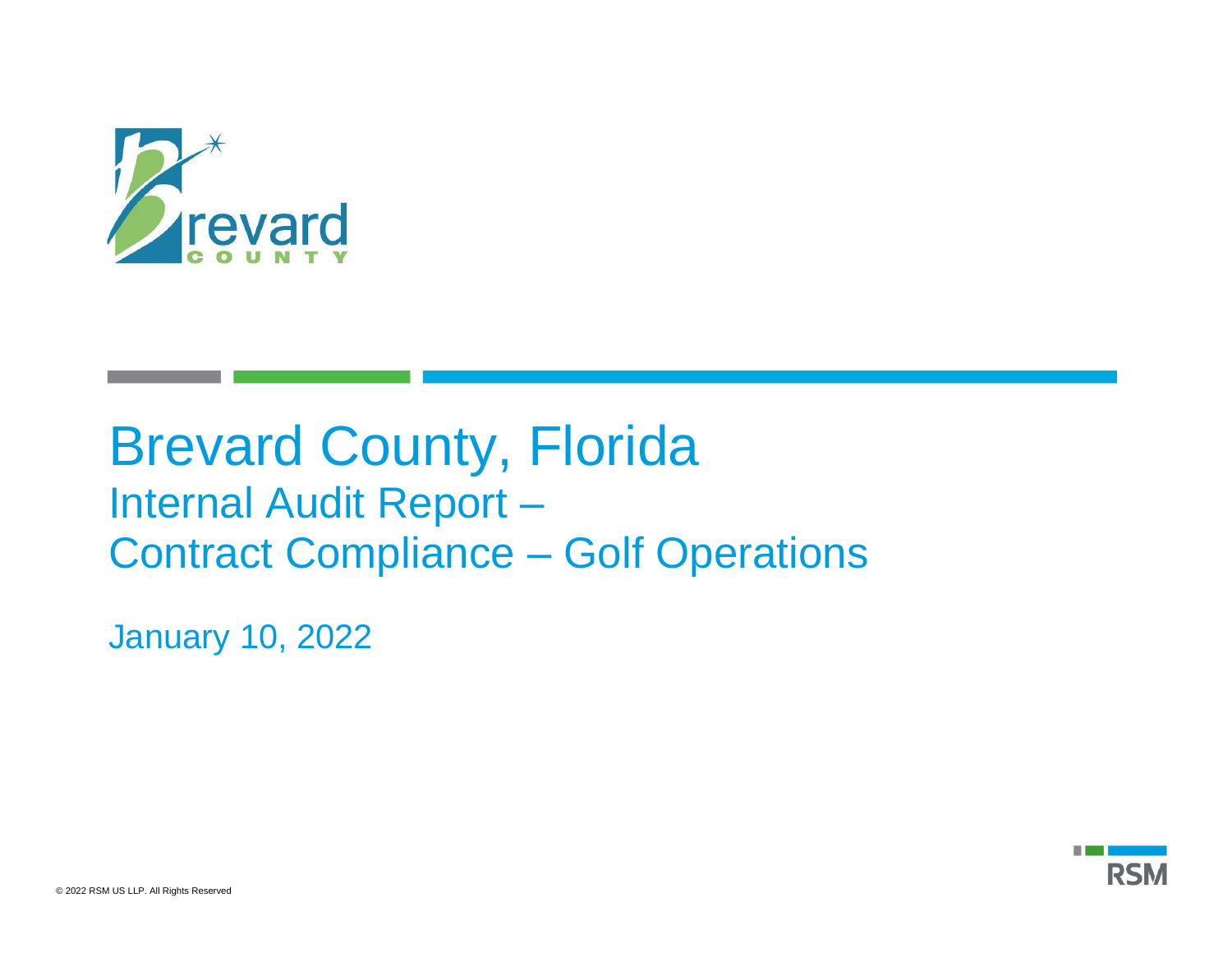

## **TABLE OF CONTENTS**

ř.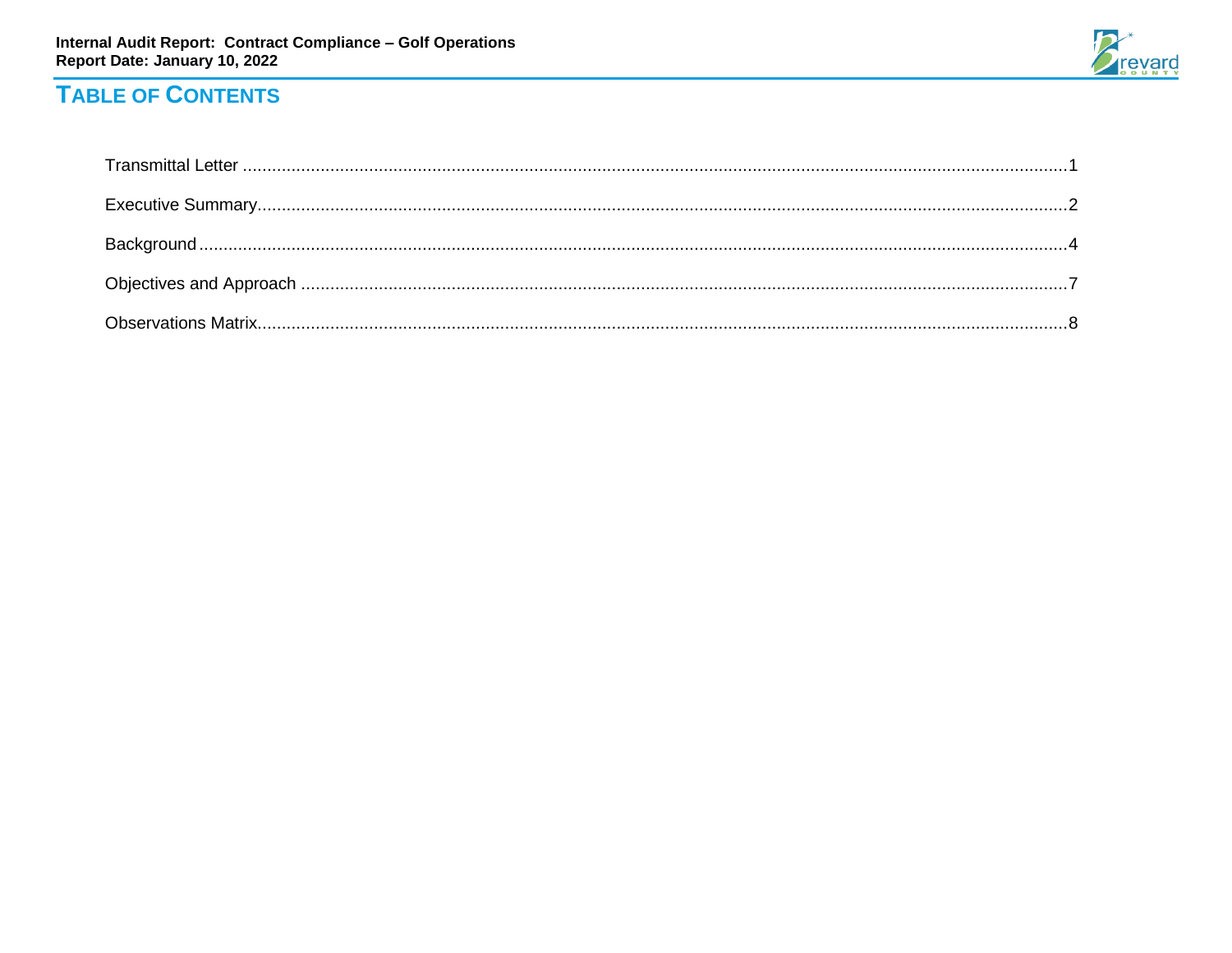### **TRANSMITTAL LETTER**

January 10, 2022

The Audit Committee of Brevard County, Florida 2700 Judge Fran Jamieson Way Viera, Florida 32940-6699

Pursuant to the approved Brevard County ("County") Fiscal Year ("FY") 2021/2022 internal audit plan, we hereby present our contract compliance report of the contract agreement ("Agreement") between Brevard County ("County") and Golf Brevard, Inc. ("Golf Brevard"). We will be presenting this report to the Audit Committee of Brevard County, Florida at the next scheduled meeting on April 20, 2022. Our report is organized in the following sections:

| <b>Executive Summary</b>       | This section provides a high-level overview and summary of the observations noted in our<br>internal audit.                                                                                                                 |
|--------------------------------|-----------------------------------------------------------------------------------------------------------------------------------------------------------------------------------------------------------------------------|
| <b>Background</b>              | This provides an overview of the contract compliance process, as well as relevant background<br>information.                                                                                                                |
| <b>Objectives and Approach</b> | The objectives of this internal audit are expanded upon in this section, as well as a review of our<br>approach.                                                                                                            |
| <b>Observations Matrix</b>     | This section includes a description of the observations noted during our internal audit and<br>recommended actions, as well as Management's response including responsible party, and<br>estimated completion date ("ECD"). |

We would like to thank the staff and all those involved in assisting RSM US LLP with this internal audit.

Respectfully Submitted,

RSM US LLP

*RSM US LLP*





**RSM US LLP 7351 Office Park Place Melbourne, Florida 32940 O 321 751 6200 www.rsmus.com**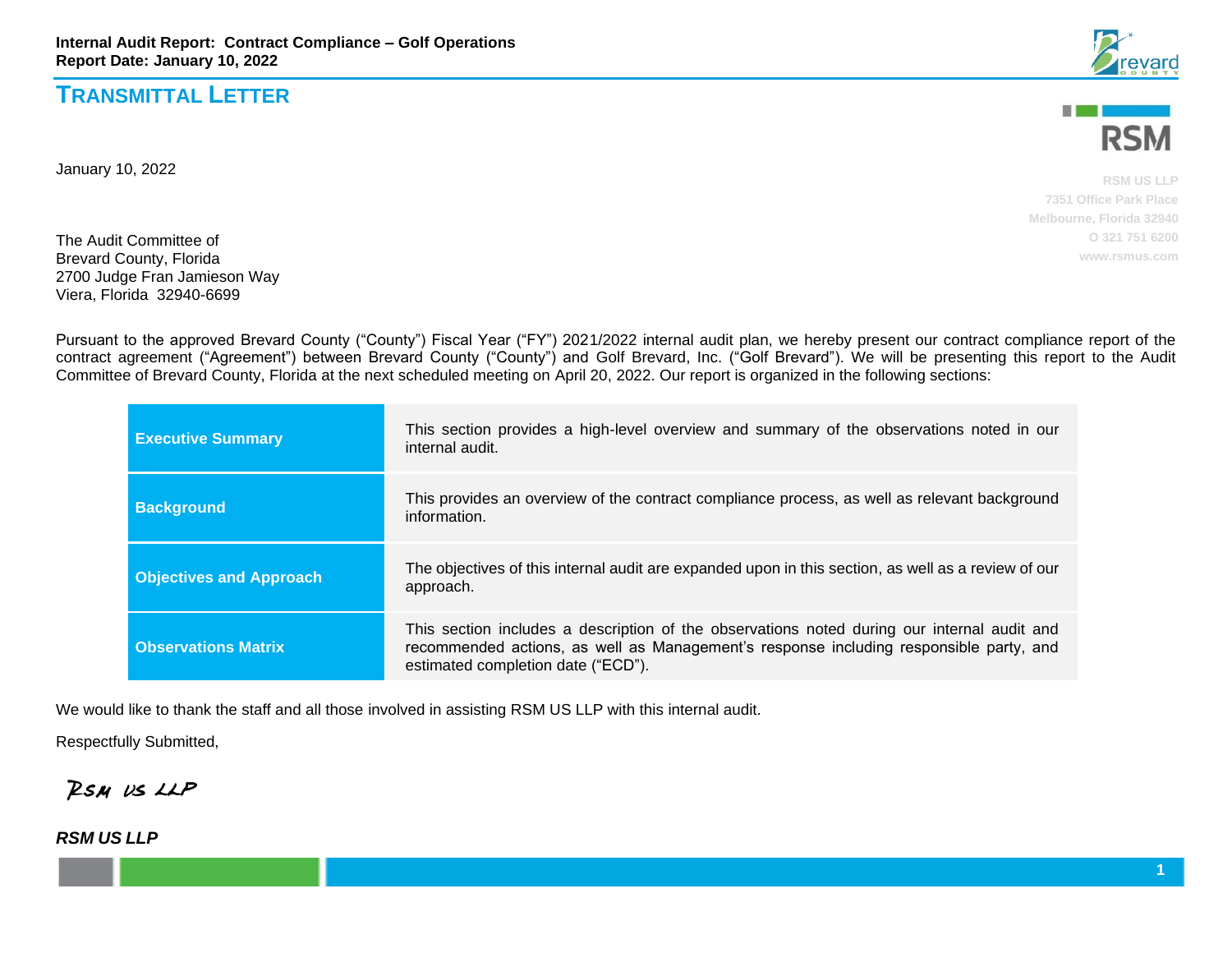

### **EXECUTIVE SUMMARY**

#### **Background**

Contract compliance incorporates all interaction between the County and the selected contractor from the inception of the executed contract until the work has been completed and accepted, or the contract is terminated, payment has been made, and all disputes have been resolved.

On July 24, 2017, RSM issued an internal audit report regarding the former golf operations services provider for the County. The audit established a timeline for the breach of contract, and outlined the financial obligations existing at each golf property at the time. An update was provided for this report on August 23, 2017, which futher detailed the financial performance of the golf properties under the previous contractor's management. Highlighted were the financial struggles and stalemated performance in rounds being played across the County's public golf courses.

On April 24, 2018, the County approved a 49-month agreement with Golf Brevard, Inc. to operate The Habitat and Spessard Holland, golf properties beginning September 1, 2018. Golf Brevard, Inc. was founded as a 501(c)3 non-profit entity in 2018 and was established with a goal of providing affordable golf to the citizens of Brevard County. Quarterly, Golf Brevard, Inc. management meets with the County Parks and Recreation Director to discuss ongoing management objectives, conditions, and goals for the properties.

Golf Brevard, Inc. is required by the agreement with the County to maintain golf programs, as well as pro shop merchandise for sale and food and beverage services. To foster positive experience for citizens of Brevard County, the agreement between Golf Brevard, Inc. and the County requires all conditions meet its First Class Standard.

#### **Overall Summary / Highlights**

The observations identified during our review are summarized on following pages. We have assigned relative risk or value factors to ea observation. Risk ratings are the evaluation of the severity of the conce and the potential impact on the operations of each item. The detail observations are listed in the observation matrix including management action plans, estimated completion dates and responsible parties.

#### **Objective and Approach**

The objective of this contract compliance audit was to evaluate compliance with the agreement between the County and the vendor to determine whether processes are sufficiently documented, compliant and performed with the requirements of the agreement. The specific procedures performed include;

- Reviewed the Agreement and applicable amendments between Brevard County and Golf Brevard, Inc;
- Obtained and reviewed background information on the contract, including contract copy, contract administrator information, and detail of required reporting documentation.
- Conducted interviews with key personnel from both the County and Golf Brevard, Inc. to understand operating requirements and processes;
- Performed on site walkthroughs and observed the golf properties;
- Selected samples from various financial and operational components to evaluate contractual compliance, including: financial and operating monthly and annual reporting packages; maintenance history, policies and procedures; staffing personnel listing; ongoing monitoring of customer complaints; and insurance policies.
- Summarized and charted the financial performance and key performance indicators over the duration of our audit period; and
- Assessed the overall contract administration processes and controls to determine effectiveness.

Our scope period was September 1, 2018 through October 31, 2021.

At the conclusion of our internal audit, we summarized our observations into this written report, and conducted exit conferences with County leadership and management which included the Director of Parks and Recreation, Assistant County Manager, and County Manager.

| the               | <b>Number of Observations by Risk Rating</b><br>(See page 3 for rating definitions) |                |                 |     |
|-------------------|-------------------------------------------------------------------------------------|----------------|-----------------|-----|
| ach               | <b>Internal Audit Report</b>                                                        | <b>High</b>    | <b>Moderate</b> | Low |
| ern<br>led<br>ent | <b>Golf Brevard - Contract Compliance</b>                                           | $\blacksquare$ |                 |     |
|                   | Fieldwork was performed October 2021 through December 2021.                         |                |                 |     |

*We would like to thank all Brevard County team members who assisted us throughout this internal audit.*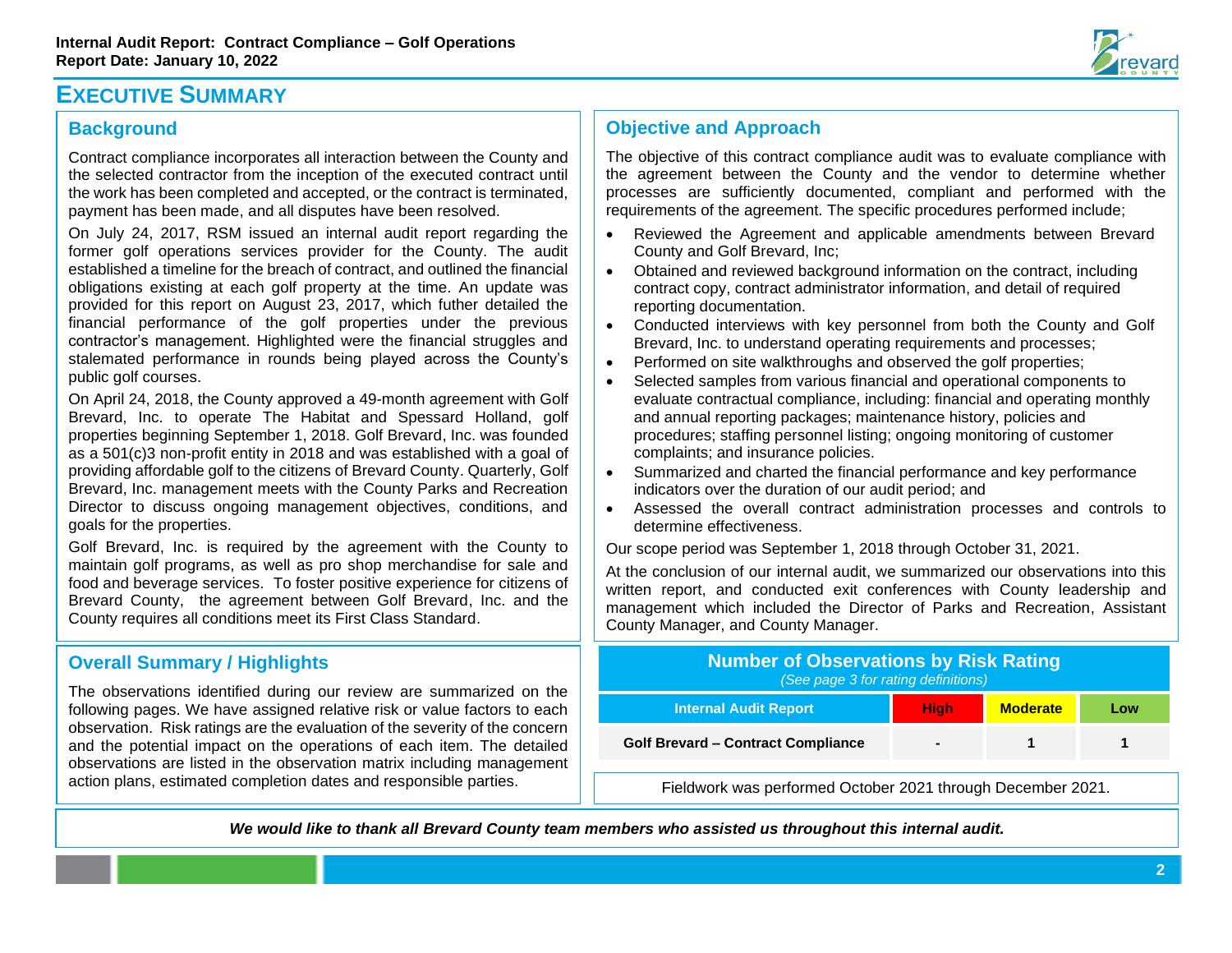

### **EXECUTIVE SUMMARY – CONTINUED**

### **Observations Summary**

The following is a summary of the observations noted in the areas reviewed. The detailed observation is included in the observations matrix section of the report. Definitions of the rating scale are included below.

| <b>Summary of Observations</b>                        |     |  |
|-------------------------------------------------------|-----|--|
| <b>Observations</b><br>Rating                         |     |  |
| 1. Reporting Package Documentation<br><b>Moderate</b> |     |  |
| 2. Maintenance Policies and Procedures                | Low |  |

| <b>Observation Risk Rating Definitions</b> |                                                                                                                                                                                                                                                                                                                                                                        |  |
|--------------------------------------------|------------------------------------------------------------------------------------------------------------------------------------------------------------------------------------------------------------------------------------------------------------------------------------------------------------------------------------------------------------------------|--|
| Rating                                     | <b>Explanation</b>                                                                                                                                                                                                                                                                                                                                                     |  |
| Low                                        | Observation presents a low risk (i.e., impact on financial statements, internal control environment, public perception/brand, or business<br>operations) to the organization for the topic reviewed and/or is of low importance to business success / achievement of goals and internal<br>control structure.                                                          |  |
| <b>Moderate</b>                            | Observation presents a moderate risk (i.e., impact on financial statements, internal control environment, public perception/brand, or business<br>operations) to the organization for the topic reviewed and/or is of moderate importance to business success / achievement of goals and<br>improve its internal control structure. Action should be in the near term. |  |
| <b>High</b>                                | Observation presents a high risk (i.e., impact on financial statements, internal control environment, public perception/brand, or business<br>operations) to the organization for the topic reviewed and/or is of high importance to business success / achievement of goals and improve<br>its internal control structure. Action should be taken immediately.        |  |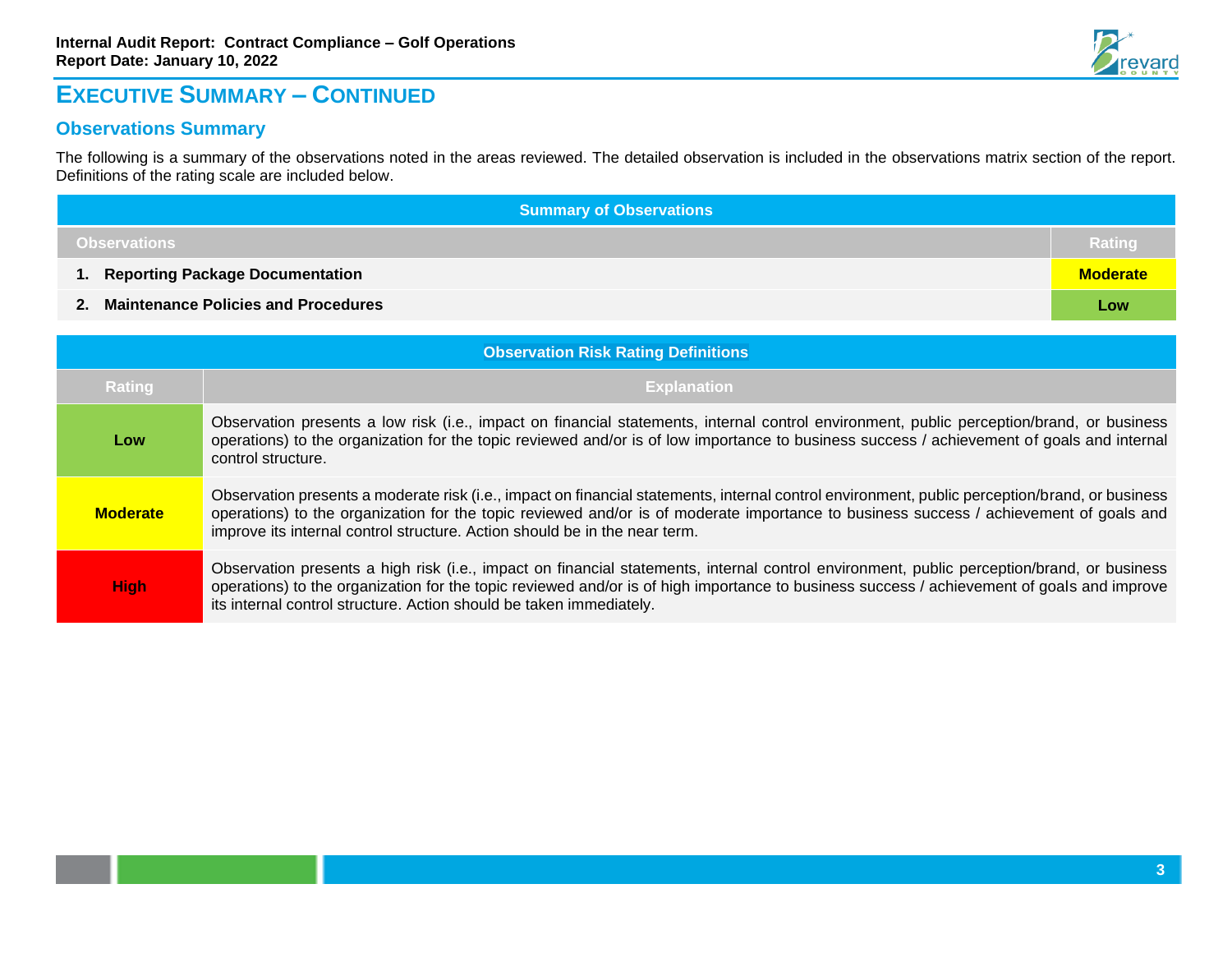

### **BACKGROUND**

#### **OVERVIEW**

Currently, there are two (2) County owned public golf facilities located within Brevard County, the Habitat Golf Course in Grant-Valkaria, FL and Spessard Holland Golf Course in Melbourne Beach, FL. These properties opened as 18 hole golf courses in 1991 and 1977 respectively. Municipal golf courses are designed to be available to the public at reasonable costs as a recreational facility. On July 24, 2017, RSM issued an internal audit report regarding the former golf operations services provider for the County. The audit established a timeline for the breach of contract, and outlined the financial obligations existing at each golf property at the time. An update was provided for this report on August 23, 2017, which futher detailed the financial performance of the golf properties under the previous contractor's management. Highlighted were the financial struggles and stalemated performance in rounds being played across the County's public golf courses. On April 24, 2018, the County approved a 49-month Golf Course Properties Agreement ("Agreement") with Golf Brevard, Inc., to operate The Habitat and Spessard Holland, golf properties effective September 1, 2018. Golf Brevard, Inc. owns all revenues and expenses generated through the management of the golf properties. The agreement between Golf Brevard, Inc. and the County requires Golf Brevard, Inc. to re-invest all profits into the improvement of its operated golf properties.

Golf Brevard, Inc. was founded as a 501(c)3 non-profit entity in 2018 and was established with a goal of providing affordable golf to the citizens of Brevard County. Public golf facilities within the County are perceived as an extension of the County's management, regardless of day to day operation management. Golf Brevard, Inc. management meets with the County Parks and Recreation Director quarterly, in person to discuss ongoing management objectives, conditions, and goals for the properties. The County provides oversight, including periodic soil testing, observations of current conditions, and regular reporting on the maintenance of each golf course. Golf Brevard, Inc. is responsible for managing and operating the following, at a minimum:

- 1. *General Golf Activities* tee time reservations, practice range facilities, golf club set rentals, golf lessons or club repairs, memberships, and golf cart rentals
- 2. *Membership Program* operating a membership program at both Spessard Holland and the Habitat Golf Courses
- 3. *Pro-Shop Operations* including the retail and sale of both hard and soft goods. Golf Brevard, Inc. is responsible for developing an inventory listing, and ensuring a high quality of goods provided for sale.
- 4. *Food & Beverage Services* operation of restaurant services at both the Habitat and Spessard Holland Golf Courses

#### **TRANSITION FUNDING**

Because of its status as a new entity, Golf Brevard, Inc. was initially unable to secure traditional loans without credit history. As a result, the County provided "Transition Funding" in the amount of \$490,000 to assist Golf Brevard, Inc. in establishing operations, a satisfactory level of maintenance, promotion, and standard golfing experience at each of the two courses. Of the \$490,000 funding, \$100,000 was not to be repaid, and was to be used by Golf Brevard, Inc. to begin management operations. The remainder of the loan is to be repaid by Golf Brevard, Inc. in annual installments of \$130,000 due within 45 days of the anniversary of the contract execution on September 1, beginning in 2021. Additionally, according to the agreement provision "8.9 Repayment of Transition Funding", if within the first two (2) years of inception of the contract Golf Brevard, Inc. accumulates liquid cash reserves in excess of \$500,000, that excess is to be paid to the County as pre-payment on the Transition Funding loan, within 30 days of October 1st of each applicable year. To date, Golf Brevard, Inc. has completed one payment to the County in the amount of \$85,841.07, triggered by liquid cash reserves as calculated by Golf Brevard, Inc. in excess of \$500,000 at the end of FY2020.

| <b>Transition Funding Snapshot</b>            |                  |                        |                       |
|-----------------------------------------------|------------------|------------------------|-----------------------|
| Initial Transition Funding                    | \$490,000.00     |                        |                       |
| Less - Start-up Funding*                      | \$100,000.00     |                        |                       |
| <b>Total Transition Funding Loan</b>          | \$390,000.00     |                        |                       |
| <b>Transition Funding - Payments to Date</b>  |                  |                        |                       |
| <b>Payment Type</b>                           | Due Date         | <b>Payment Date</b>    | <b>Payment Amount</b> |
| Excess Liquid Cash Reserve                    | November 1, 2020 | November $24th$ , 2020 | \$85,841.07           |
| Annual Loan Installment                       | October 15, 2021 | October 12th, 2021     | \$130,000.00          |
| <b>Transition Loan Balance Remaining</b>      |                  |                        | \$174,158.93          |
| <b>Transition Funding - Upcoming Payments</b> |                  |                        |                       |
| <b>Payment Type</b>                           | <b>Due Date</b>  | <b>Payment Date</b>    | <b>Payment Amount</b> |
| Annual Loan Installment                       | October 15, 2022 | TBD                    | \$130,000.00          |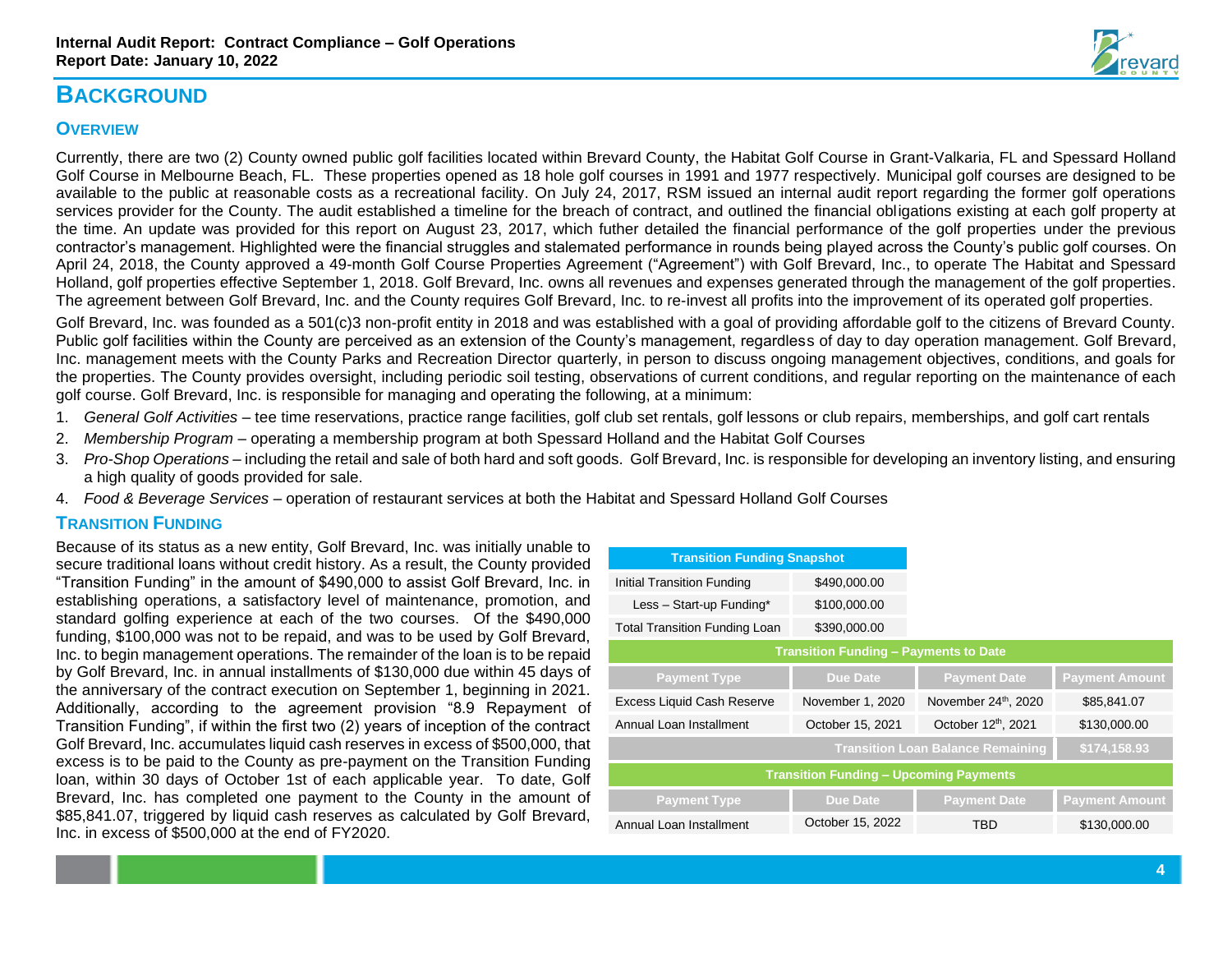### **BACKGROUND – CONTINUED**

#### **FINANCIAL PERFORMANCE**

.

Golf Brevard, Inc. is required by the agreement with the County to maintain golf programs, as well as pro shop merchandise for sale and food and beverage services. The largest component of total income generated by Golf Brevard, Inc. is created by the golf activities in place, including cart rentals, club rentals, driving range fees, and green's fees. This income is supplemented by pro shop sales and food and beverage sales at both properties. The illustration to the right outlines total Golf Brevard, Inc. income generated by program since contract inception in September 2018.

In general, seasonality exists in the golfing industry where gross earnings rise on average between September and March of each year, before falling between May and August of each year. Net income/(loss) is expressed as the difference between gross earnings and total expense. We noted that Golf Brevard, Inc. has reported an accumulated total net income of \$1,229,263.41 between September 1, 2018 and August 31, 2021. This period includes the onset of the COVID-19 pandemic, which began in March 2020. COVID-19 has presented unique challenges, including additional health and safety procedures, business closings, and staffing shortages nationwide.



The net income performance of both golf properties are outlined in the illustration below.

![](_page_6_Figure_7.jpeg)

### **GOLF BREVARD, INC. NET INCOME/(LOSS) BY GOLF COURSE**

![](_page_6_Picture_9.jpeg)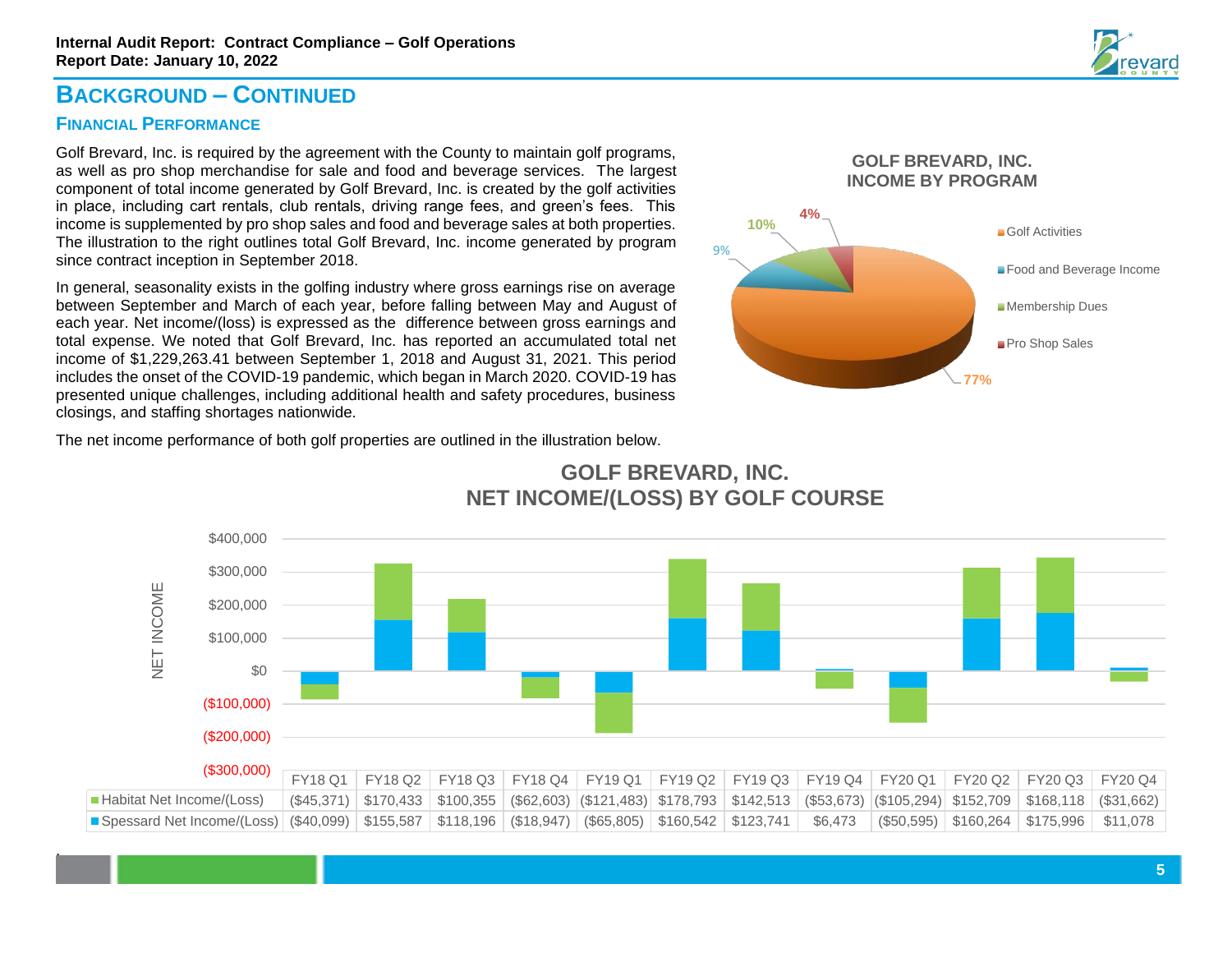### **BACKGROUND – CONTINUED**

#### **ROUNDS PLAYED**

In general, rounds played at both properties have been steadily increasing year over year since Golf Brevard, Inc. began operations at the end of FY2018. A three year moving average of total rounds played across both properties indicates general growth over the 3 years of Golf Brevard, Inc. management. This trend is especially pronounced at Spessard Holland Golf Course, which was experiencing a sharper average decline in rounds played prior to FY2018.

Total rounds played across the two properties fell between FY2010 and FY2017 from 87,335 to a 10 year low of 63,731. Rounds played since have grown by an average of 4,762 rounds per year, or an average annual growth rate (AAGR) of 5.6%.

In the period of FY2017 to FY2019, the population of Brevard County increased by 1.43%, or 14,173 individuals according to United States Census Bureau statistics. This would indicate that on a per-capita basis, rounds of golf played at the Habitat and Spessard Holland Golf Courses are outpacing population growth.

![](_page_7_Figure_6.jpeg)

#### **REPORTING**

The County's agreement with Golf Brevard, Inc. requires monthly and annual reporting. These reports are intended to communicate the operational and financial performance of golf course properties. The monthly and annual reporting requirements outlined by Exhibit D of the contract agreement are as follows:

- 1. A profit and loss statement, balance sheet, cash flow statement, and budget variance report showing the results of operation of the Golf Course Properties for such month and for the Agreement Year to date, which statement shall include sufficient detail to reflect all Gross Revenues and Golf Course Properties Expenses, and which shall further breakdown revenues and expenses between the golf courses, restaurants, pro shop sales, rentals and lessons, and other categories as appropriate and/or as reasonably required by County.
- 2. Total Rounds Report with comparison to prior year
- 3. Course Maintenance Schedules
- 4. Update on Current Conditions
- 5. Rate Schedule for each player category
- 6. Capital Projects Update

#### **COVID-19 IMPACT**

The COVID-19 public health emergency impacted the standard operating procedures for most organizations, including Golf Brevard and the County. The unique challenges imposed by the COVID-19 pandemic influenced golf course managment in a variety of ways, including but not limited to, employee availability, increases to COVID related expenditure, rounds of golf played by the public, staffing shortages, and employees needing to perform multiple duties. Golf Brevard was able to maintain operations through the COVID-19 public health emergency and have worked closely with the County to ensure all challenges to standard operation have been addressed.

![](_page_7_Picture_17.jpeg)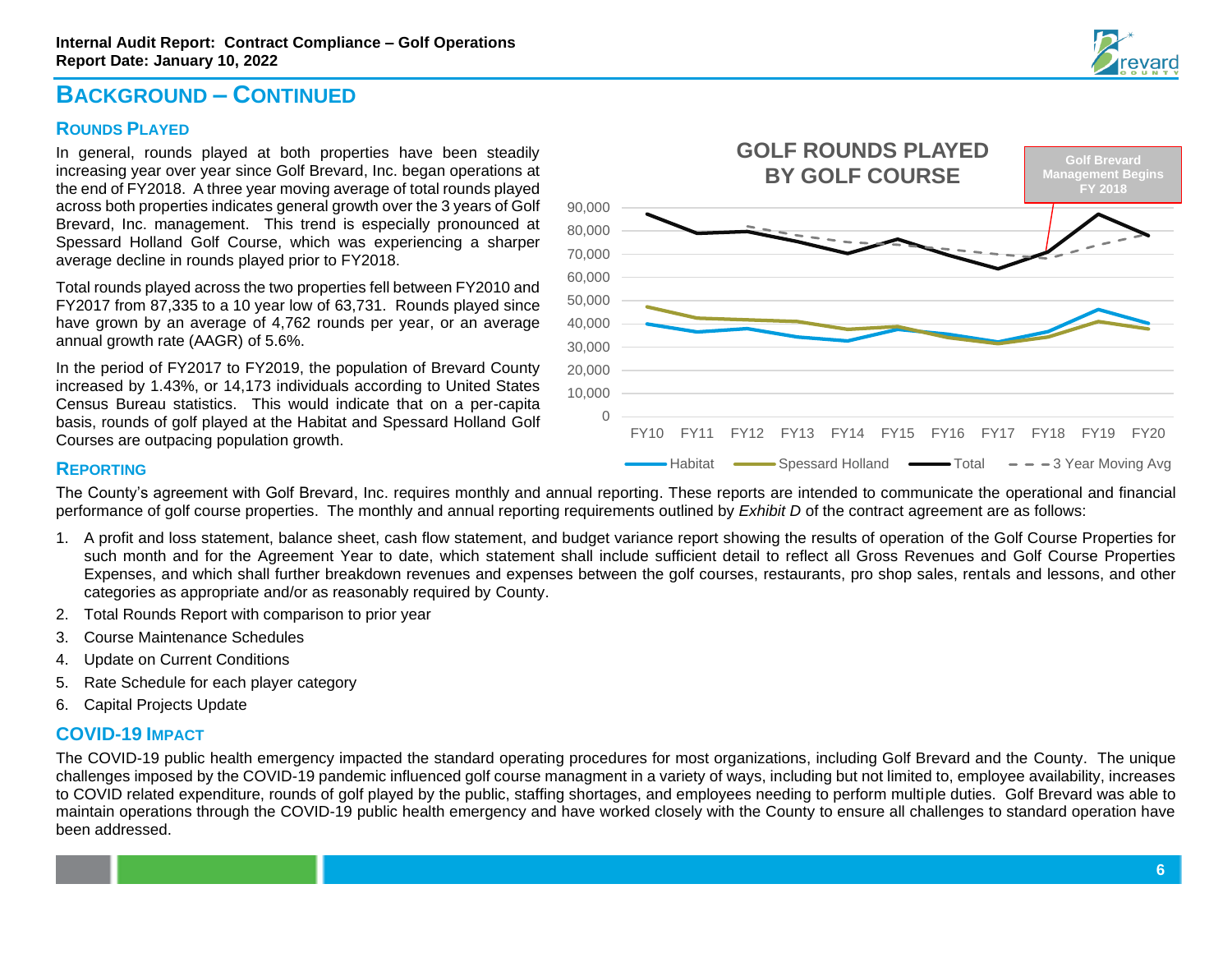### **OBJECTIVES AND APPROACH**

#### **OBJECTIVES**

The objective of this contract compliance audit was to evaluate compliance with the agreement between the County and the vendor to determine whether processes are sufficiently documented, compliant and performed within the requirements of the agreement. Our objective was to assess whether Golf Brevard, Inc. is aligned with its contractual agreement with the County.

#### **APPROACH**

Our audit approach consisted of the following three phases:

*Understanding and Documentation of the Contract and Process*

During the first phase, we performed the following:

- Conducted an entrance conference and met with those involved with the contract compliance and monitoring responsibilities over the selected contract from the respective department to discuss the scope and objectives of the cycle audit, obtain preliminary data, and establish working arrangements;
- Obtained copies of contract agreements and any amendments, financial information and other documents deemed necessary;
- Reviewed the applicable State Statutes and County policies; and
- Conducted interviews with responsible personnel from the vendor and the selected department/division to obtain an understanding of the unique aspects of the process in order to perform walkthroughs and our testing.

#### *Detailed Testing*

The purpose of this phase was to test compliance based on our understanding of the Contract Compliance process. Our fieldwork testing was conducted utilizing sampling and other auditing techniques to meet our audit objectives outlined above. Our testing included services performed for the time period of September 1, 2018 through October 31, 2021. Specific procedures performed include:

- Gathering and evaluating background information on the County's contract compliance procedures and any required controls or documentation;
- Obtaining and reviewing background information on the contract, including contract copy, contract administrator information, and detail of required reporting documentation;
- Selecting samples from various financial and operational components, including: financial and operating monthly and annual reporting packages; maintenance history, policies, and procedures; daily; staffing personnel listing; ongoing monitoring of customer complaints; and insurance policies;
- Assessing the overall contract compliance processes and controls to determine effectiveness; and
- Summarizing and charting financial performance and key performance indicators over the duration of our audit period.

#### *Reporting*

At the conclusion of this audit, we summarized our findings related to this internal audit and reviewed with the respective members of County Management. We have incorporated management's response into our report.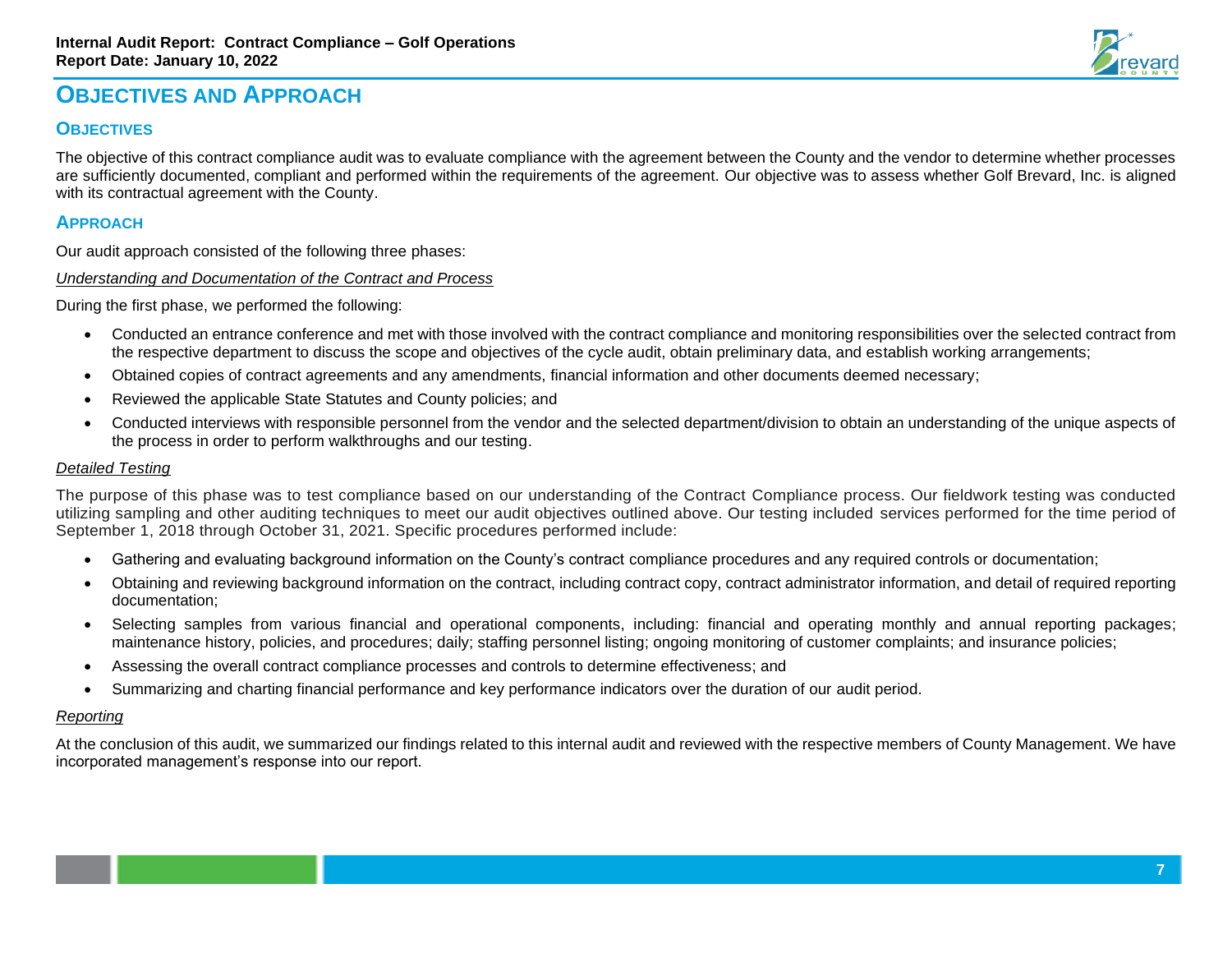terms of the contract.

![](_page_9_Picture_1.jpeg)

### **OBSERVATIONS MATRIX**

| <b>Observation</b> | 1. Reporting Package Documentation                                                                                                                                                                                                                                                                                                                                                                                                                                                                                                                                                                                                                                                                                                                                                                                                                                                                                 |                                            |                  |  |
|--------------------|--------------------------------------------------------------------------------------------------------------------------------------------------------------------------------------------------------------------------------------------------------------------------------------------------------------------------------------------------------------------------------------------------------------------------------------------------------------------------------------------------------------------------------------------------------------------------------------------------------------------------------------------------------------------------------------------------------------------------------------------------------------------------------------------------------------------------------------------------------------------------------------------------------------------|--------------------------------------------|------------------|--|
| <b>Moderate</b>    | Exhibit D of the contract agreement between the County and Golf Brevard, Inc. outlines the required monthly and annual reporting due to<br>the County from Golf Brevard, Inc. A total of nine (9) reports are expected to be provided by Golf Brevard, Inc. monthly and for the<br>Agreement Year to date. The detailed reporting and frequency requirements per the contract are outlined in the table below. Through<br>detail testing, we noted that not all reporting was provided by Golf Brevard, Inc. to the County, as required by the contract.<br><b>Monthly Reporting</b>                                                                                                                                                                                                                                                                                                                               |                                            |                  |  |
|                    | We selected a sample of six (6) months over our audit period and requested the reporting packages submitted by Golf Brevard, Inc. to the<br>County. Through testing of the six (6) months selected for testing, we identified the following exceptions related to monthly reporting:                                                                                                                                                                                                                                                                                                                                                                                                                                                                                                                                                                                                                               |                                            |                  |  |
|                    | <b>Financial Reporting</b><br>$\bullet$<br>1 of 6 of sampled months did not provide a P&L Statement timely.<br>$\circ$<br>1 of 6 of sampled months did not provide a Statement of Cash Flows<br>$\circ$<br>timely.<br>1 of 6 of sampled months did not provide a Balance Sheet timely.<br>$\circ$<br>1 of 6 of sampled months did not provide a Budget Variance Report<br>$\circ$<br>timely.<br>1 of 6 of sampled months did not include Budget Variance Reporting.<br>$\circ$<br><b>Operational Reporting</b><br>$\bullet$<br>1 of 6 of sampled months did not include Total Rounds Report with<br>$\circ$<br>comparison to prior year report.<br>2 of 6 of sampled months did not include Capital Projects Updates.<br>4 of 6 of sampled months did not include Course Maintenance<br>Schedules.<br>1 of 6 of sampled months did not include Current Conditions<br>$\Omega$<br>Updates for both golf properties. | <b>Report Name</b>                         | <b>Frequency</b> |  |
|                    |                                                                                                                                                                                                                                                                                                                                                                                                                                                                                                                                                                                                                                                                                                                                                                                                                                                                                                                    | Profit and Loss Statement (by Golf Course) | Monthly & Annual |  |
|                    |                                                                                                                                                                                                                                                                                                                                                                                                                                                                                                                                                                                                                                                                                                                                                                                                                                                                                                                    | <b>Statement of Cash Flows</b>             | Monthly & Annual |  |
|                    |                                                                                                                                                                                                                                                                                                                                                                                                                                                                                                                                                                                                                                                                                                                                                                                                                                                                                                                    | <b>Balance Sheet</b>                       | Monthly & Annual |  |
|                    |                                                                                                                                                                                                                                                                                                                                                                                                                                                                                                                                                                                                                                                                                                                                                                                                                                                                                                                    | <b>Budget Variance Report</b>              | Monthly & Annual |  |
|                    |                                                                                                                                                                                                                                                                                                                                                                                                                                                                                                                                                                                                                                                                                                                                                                                                                                                                                                                    | <b>Total Rounds Report</b>                 | Monthly & Annual |  |
|                    |                                                                                                                                                                                                                                                                                                                                                                                                                                                                                                                                                                                                                                                                                                                                                                                                                                                                                                                    | <b>Course Maintenance Schedules</b>        | Monthly & Annual |  |
|                    |                                                                                                                                                                                                                                                                                                                                                                                                                                                                                                                                                                                                                                                                                                                                                                                                                                                                                                                    | Rate Schedule for each player category     | Monthly & Annual |  |
|                    |                                                                                                                                                                                                                                                                                                                                                                                                                                                                                                                                                                                                                                                                                                                                                                                                                                                                                                                    | Capital Projects Update                    | Monthly & Annual |  |
|                    |                                                                                                                                                                                                                                                                                                                                                                                                                                                                                                                                                                                                                                                                                                                                                                                                                                                                                                                    | <b>Update on Current Conditions</b>        | Monthly & Annual |  |
|                    | Additionally, we found that at the time of this report, the reporting package for October 2021 has not yet been provided by Golf Brevard to<br>the County. Further, we noted that the course maintenance schedules provided give limited updates on the maintenance performed, and<br>do not generally outline regular schedules or procedures (See Observation #2).                                                                                                                                                                                                                                                                                                                                                                                                                                                                                                                                               |                                            |                  |  |
|                    | <b>Annual Reporting</b>                                                                                                                                                                                                                                                                                                                                                                                                                                                                                                                                                                                                                                                                                                                                                                                                                                                                                            |                                            |                  |  |
|                    | In addition to monthly reporting, audited financial reports are to be provided to the County at Golf Brevard, Inc.'s fiscal year end. We                                                                                                                                                                                                                                                                                                                                                                                                                                                                                                                                                                                                                                                                                                                                                                           |                                            |                  |  |

selected one (1) annual reporting period, FY2020, to verify compliance with the contract. An annual report summarizing high-level overview of the operational performance, course conditions, and goals was provided to County staff on December 3, 2021, but did not included audited financial statements . Audited annual financial reports are required by the agreement to be submitted to the County, and the financial reporting required by *Exhibit D* were either unaudited, incomplete and/or missing, and therefore not in compliance with the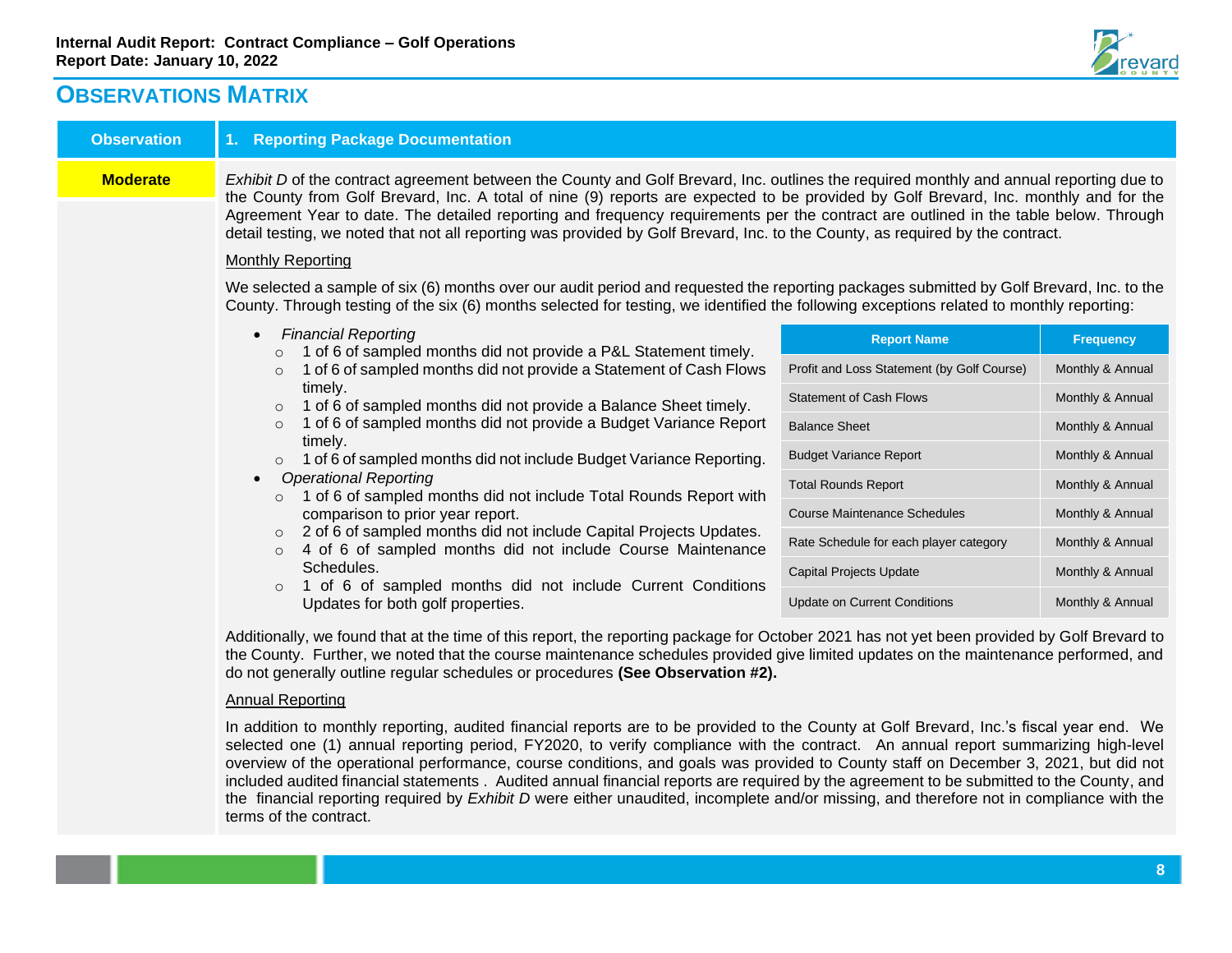![](_page_10_Picture_1.jpeg)

### **OBSERVATIONS MATRIX – CONTINUED**

| <b>Observation</b>              | 1. Reporting Package Documentation - continued                                                                                                                                                                                                                                                                                                                                                                                                                                                                                                                                                                                                                                                                                                                                                                                                                                                                                                                                                                                                                                                                                                                                                                                                                                                                                                                                                                                                                       |
|---------------------------------|----------------------------------------------------------------------------------------------------------------------------------------------------------------------------------------------------------------------------------------------------------------------------------------------------------------------------------------------------------------------------------------------------------------------------------------------------------------------------------------------------------------------------------------------------------------------------------------------------------------------------------------------------------------------------------------------------------------------------------------------------------------------------------------------------------------------------------------------------------------------------------------------------------------------------------------------------------------------------------------------------------------------------------------------------------------------------------------------------------------------------------------------------------------------------------------------------------------------------------------------------------------------------------------------------------------------------------------------------------------------------------------------------------------------------------------------------------------------|
|                                 | We noted that Golf Brevard, Inc. is undergoing a change in accounting process, transitioning from an in-house bookkeeper to an<br>outsourced accounting firm. Historical reconciliation is being performed by the newly contracted accounting firm. We have communicated<br>with the new accounting firm who has confirmed that they are working with Golf Brevard, Inc. management to catch up with reporting<br>requirements, however at the time of this report, this process is still ongoing. At the time of this report, an annual audited financial reporting<br>package for FY2021 has not yet been provided to the County.<br>These reports are intended to provide the County with a comprehensive financial perspective and summarized operational performance<br>of Golf Brevard, Inc.'s management and business at the County's Golf Properties. Without timely reporting, the County may not be able                                                                                                                                                                                                                                                                                                                                                                                                                                                                                                                                                   |
|                                 | to evaluate the financial stability of golf operations and make strategic decisions timely.                                                                                                                                                                                                                                                                                                                                                                                                                                                                                                                                                                                                                                                                                                                                                                                                                                                                                                                                                                                                                                                                                                                                                                                                                                                                                                                                                                          |
| <b>Recommendation</b>           | We recommend that Golf Brevard, Inc. continue to evaluate their accounting processes to ensure that all required reporting can be<br>completed and timely communicated to the County in compliance with the requirements of the contract. We acknowledge that the County<br>is in the process of evaluating changes to the contractually required reporting documents. Based on the monitoring performed by the<br>County Parks and Recreation team and the repayment of the County's loan, we would support a reduction in the reporting required of<br>Golf Brevard.                                                                                                                                                                                                                                                                                                                                                                                                                                                                                                                                                                                                                                                                                                                                                                                                                                                                                               |
| Management's<br><b>Response</b> | Response: County staff attend monthly Golf Brevard, Inc. meetings and hold quarterly joint meetings with Golf Brevard, Inc. Additionally,<br>staff and an independent golf consultant inspect the two golf courses four times per year. County staff receive monthly maintenance<br>reports and maintenance is discussed in advance with County staff. The 2020 Annual Report was received on December 3, 2021.<br>Responsible Party: Monthly Reporting: Throughout the beginning years of the Agreement, financial reporting was challenging for a<br>fledgling organization. In April 2021 Golf Brevard, Inc. began working with the professional accounting firm CRI to evaluate our<br>organization's accounting procedures and internal controls. As a consequence, new and improved procedures have been adopted. CRI<br>also is assisting Golf Brevard, Inc. in preparing its own accurate and timely financials by providing a software system and data input that<br>complies with generally accepted accounting procedures. This will enable Golf Brevard. Inc., to produce timely and accurate financial<br>reports each month. Annual Reports: In 2020, Golf Brevard, Inc. experienced leadership transition and the COVID pandemic hit. When<br>it was discovered that the 2020 Annual Report was not submitted, this oversight was remedied immediately.<br><b>ECD:</b> Complete, testing will be performed during the next round of follow up testing |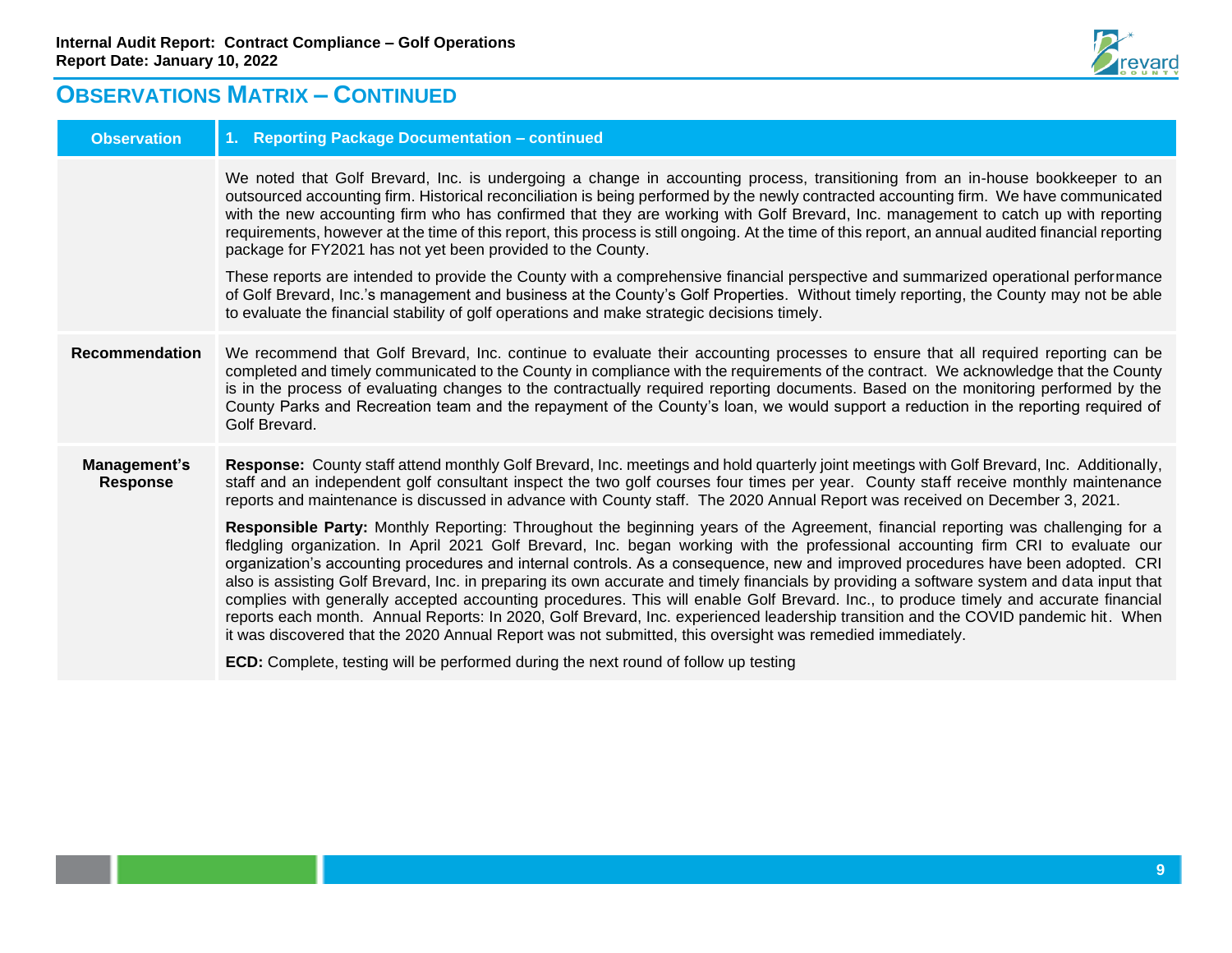![](_page_11_Picture_1.jpeg)

### **OBSERVATIONS MATRIX – CONTINUED**

### **Observation 2. Maintenance Policies and Procedures Low** Per Section 8.2 *Obligations of GOLF BREVARD, INC. and COUNTY for Repairs, Replacements, and Maintenance, Golf Brevard, Inc. is* required to keep the Golf Course Properties, including all fairways, greens, tees and tee boxes, bunkers, water hazards, and practice ranges in good condition and repair. *Exhibit B* of the contract agreement requires that Golf Brevard, Inc. develop formal programs and procedures to document and plan for the maintenance of all properties. Through testing, we noted that no formal process or procedural documentation was provided for the following maintenance programs, as required by the agreement: **Required Documentation Description Documentation Provided by Golf Brevard?** Preventative Maintenance Program For all mechanical, electrical and plumbing systems, and  $\frac{1}{2}$ To encompass tree maintenance, placement, Tree Plan To encompass tree maintenance, placement, Tree Plan To the Music Section 1997 and replacement Although the County has not identified persistent or emergent maintenance concerns at either golf facility, documentation does not exist to describe the policies and procedures, frequency, or maintenance expectations of the golf properties. Currently, Golf Brevard, Inc. relies on institutional expertise of management to identify regular maintenance needs, plan for scheduled and unscheduled maintenance operations, and determine whether maintenance is being performed in the manner specified by the agreement. Without formal policies or procedures to guide maintenance activities or a process to track all maintainenece performed, the County must rely on their own inspection to independently verify that preventiative and standard maintenance practices, including top-dressing and overseeding, bunker maintenance, mowing, and other critical maintenance procedures are being performed in line with the expectations of the County, and is unable to identify maintenance procedures that should be performed by Golf Brevard at any given point in time. Additionally, without sufficient policies and procedures in place, Golf Brevard, Inc. may not be able to provide for effective succession planning. Without sufficient successon planning, the County may not be able to efficiently and effectively continue operations in the instance that changes that may occur with key Golf Brevard, Inc. personnel. **Recommendation** We recommend Golf Brevard, Inc., in collaboration with the County, formally document all maintaintance procedures performed to golf course properties. This documentation should be designed to promote consistent and defined expectations in the performance of course maintenance. Further, we recommend that Golf Brevard, Inc. formally identify and track all upcoming planned and unplanned maintenance to achieve the maintenance standards identified in the contract.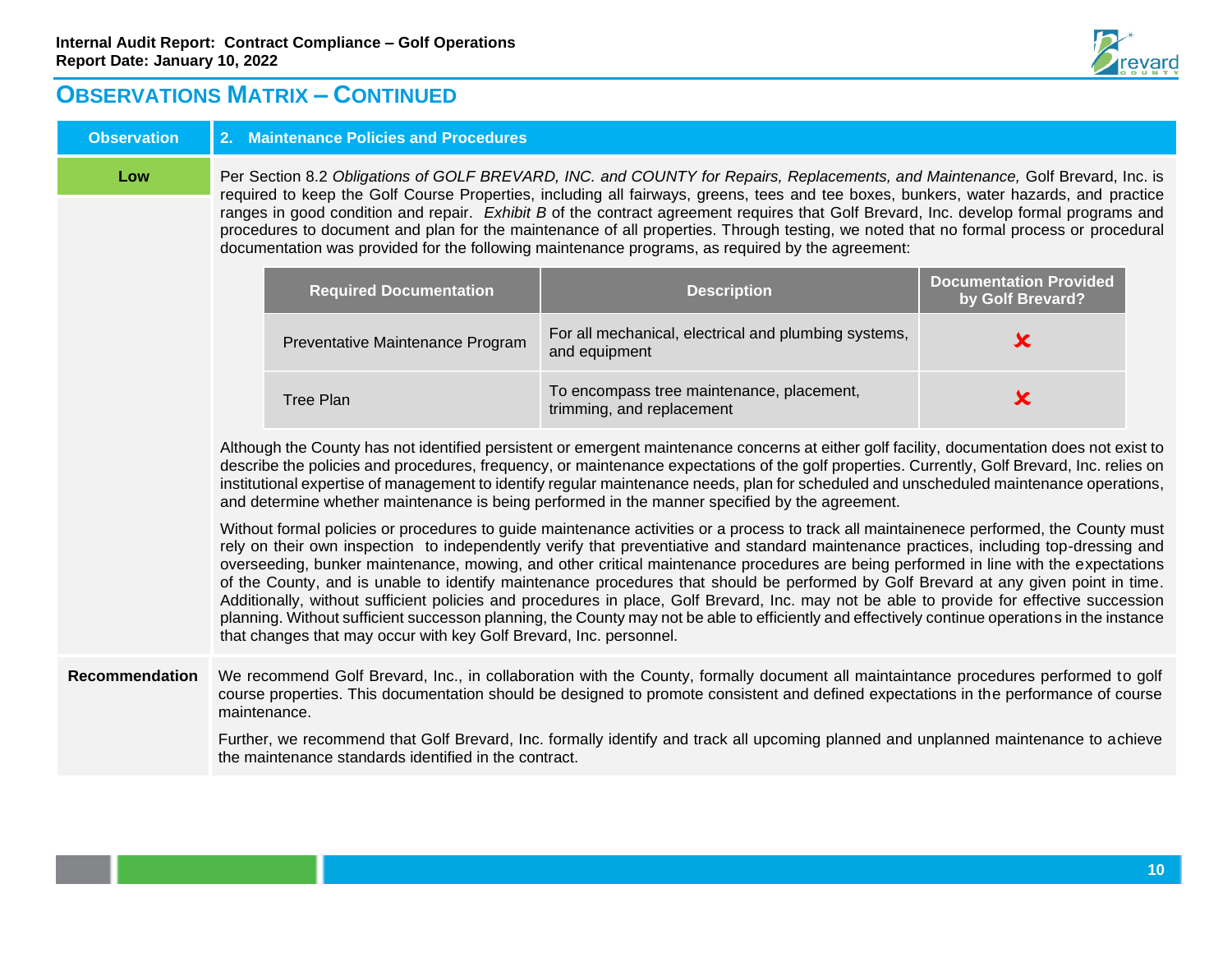![](_page_12_Picture_1.jpeg)

### **OBSERVATIONS MATRIX – CONTINUED**

| <b>Observation</b>       | 2. Maintenance Policies and Procedures - continued                                                                                                                                                                                                                                                                                                                                                                                                                                                                                                                                                                                                                                                                                                                                                                             |
|--------------------------|--------------------------------------------------------------------------------------------------------------------------------------------------------------------------------------------------------------------------------------------------------------------------------------------------------------------------------------------------------------------------------------------------------------------------------------------------------------------------------------------------------------------------------------------------------------------------------------------------------------------------------------------------------------------------------------------------------------------------------------------------------------------------------------------------------------------------------|
| Management's<br>Response | Response: County staff attend monthly Golf Brevard, Inc. meetings and hold quarterly joint meetings with Golf Brevard, Inc. Additionally,<br>staff and an independent golf consultant inspect the two golf courses four times per year. County staff receive monthly maintenance reports<br>and maintenance is discussed in advance with County staff. An Annual Preventative Maintenance Program will be submitted at the<br>beginning of each fiscal year. An Annual Tree Plan will be submitted at the beginning of each fiscal year. A summary of the Annual<br>Preventative Maintenance Program and the Annual Tree Plan for the previous year will be included in the year-end report. Golf Brevard,<br>Inc. performs customer service satisfaction surveys annually through the Rosen School of Hospitality Management. |
|                          | Responsible Party: Golf Brevard, Inc.                                                                                                                                                                                                                                                                                                                                                                                                                                                                                                                                                                                                                                                                                                                                                                                          |
|                          | <b>ECD:</b> For FY 2022, the Annual Preventative Maintenance Program and Tree Plan reports will be submitted to County staff on or before<br>March 31, 2022.                                                                                                                                                                                                                                                                                                                                                                                                                                                                                                                                                                                                                                                                   |